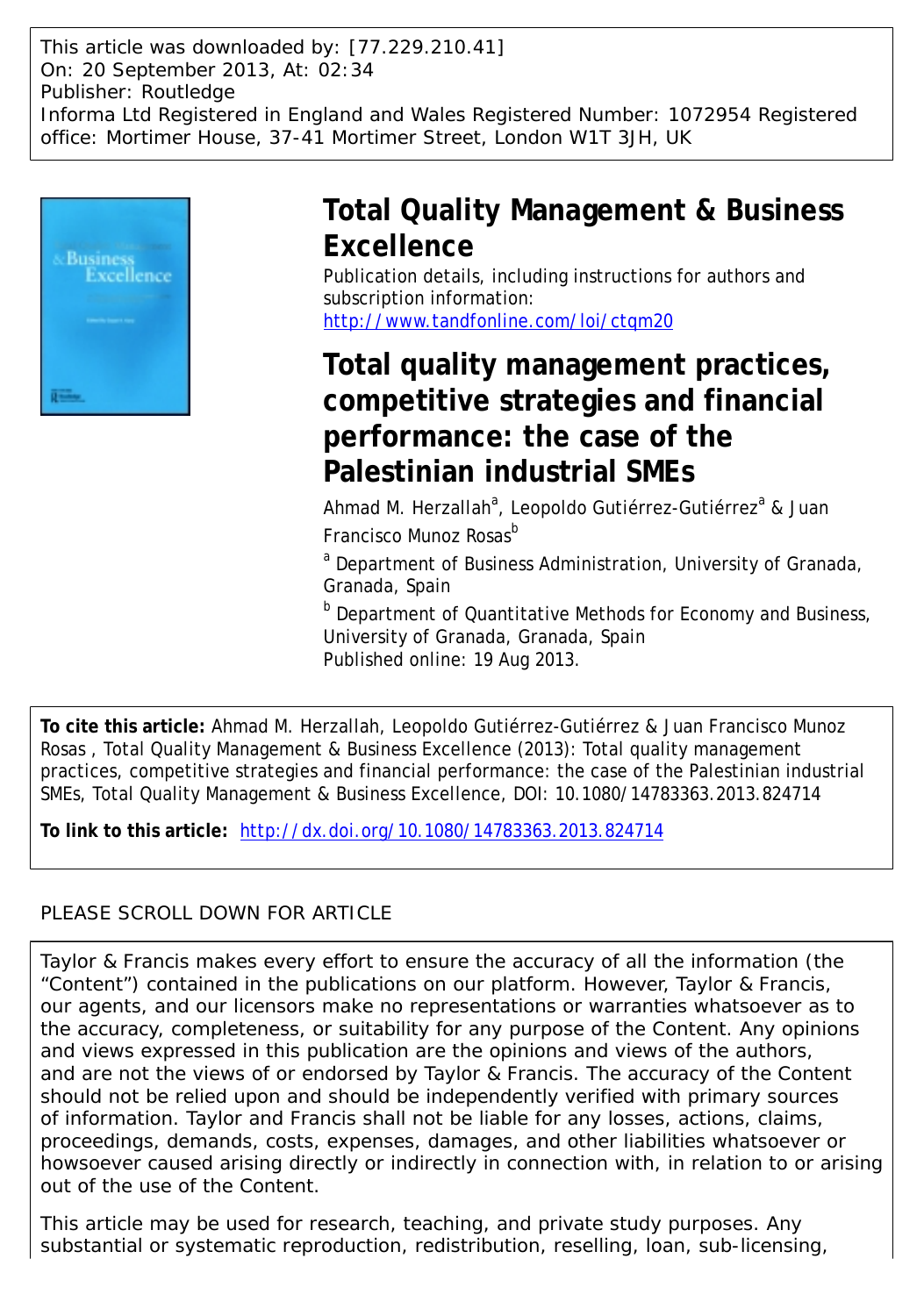systematic supply, or distribution in any form to anyone is expressly forbidden. Terms & Conditions of access and use can be found at [http://www.tandfonline.com/page/terms](http://www.tandfonline.com/page/terms-and-conditions)[and-conditions](http://www.tandfonline.com/page/terms-and-conditions)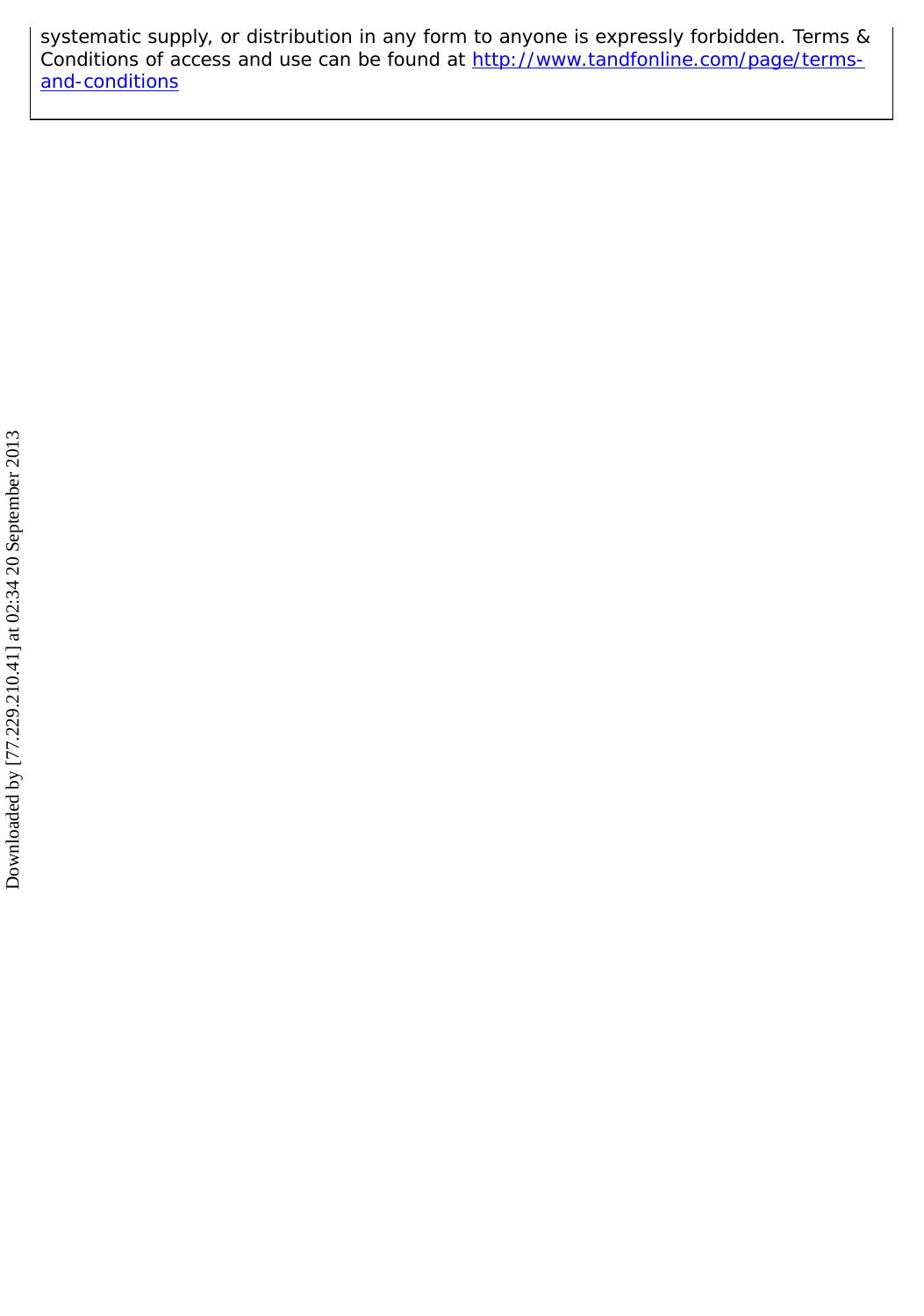## Total quality management practices, competitive strategies and financial performance: the case of the Palestinian industrial SMEs

Ahmad M. Herzallah<sup>a∗</sup>, Leopoldo Gutiérrez-Gutiérrez<sup>a</sup> and Juan Francisco Munoz Rosas<sup>b</sup>

<sup>a</sup>Department of Business Administration, University of Granada, Granada, Spain;  $^b$ Department of Quantitative Methods for Economy and Business, University of Granada, Granada, Spain

The purpose of this paper is to examine the relationship between total quality management (TQM) practices, competitive strategies – cost leadership and differentiation – and firm performance in the Palestinian economy. Within this study, TQM has been conceptualised as soft and hard practices, in congruence with the literature. An empirical analysis based upon an extensive validation process was applied to refine TQM, competitive strategies and financial performance scales. Data were collected through surveying 202 Palestinian industrial small and medium enterprises. Structural equation modelling was carried out to test the anticipated relationships. Results derived from this study show that TQM practices have an indirect, positive and significant relationship with financial performance through competitive strategies. In addition, a direct, positive and significant relationship between competitive strategies and financial performance was observed. Results derived from this study might help managers to implement TQM practices in order to effectively allocate resources and improve financial performance.

Keywords: TQM; cost leadership; differentiation strategy; small and medium enterprises; Palestine; manufacturing sector

#### 1. Introduction

Quality management plays an important role in the overall organisational strategy. The major challenge for global organisations is to survive in this increasingly competitive global market (Zakuan, Yusof, Laosirihongthong, & Shaharoun, 2010). Organisations that adopt total quality management (TQM) and pursue product quality will improve their competitive position, business success, and differentiate their products (Belohlav, 1993; Fernandez-Perez & Gutierrez-Gutierrez, 2013; Lam, Lee, Ooi, & Lin, 2011). Recent studies showed positive relations between TQM implementation and the performance of companies (Duh, Hsu, & Huang, 2012; Gimenez-Espin, Jiménez-Jiménez, & Martı´nez-Costa, 2012; Kaynak & Hartley, 2008; Kim, Kumar, & Kumar, 2012; Lam et al., 2011; Rahman & Bullock, 2005). Most literature also agrees about the positive relationship between TQM and competitive strategies – differentiation and cost leadership (Fuentes, Llorens Montes, & Molina, 2006; Reed, Lemak, & Montgomery, 1996). However, some recent studies did not find a significant relationship between cost leadership and TQM (Jung, Wang, & Wu, 2009; Prajogo & Sohal, 2006). This study addresses this issue through the study of the relationship between TQM and competitive strategies.

The Palestinian industrial firms today face many challenges while trying to survive the intense competition in the local market from other international companies. Palestine will

<sup>∗</sup>Corresponding author. Email: ahirzallah@med.alquds.edu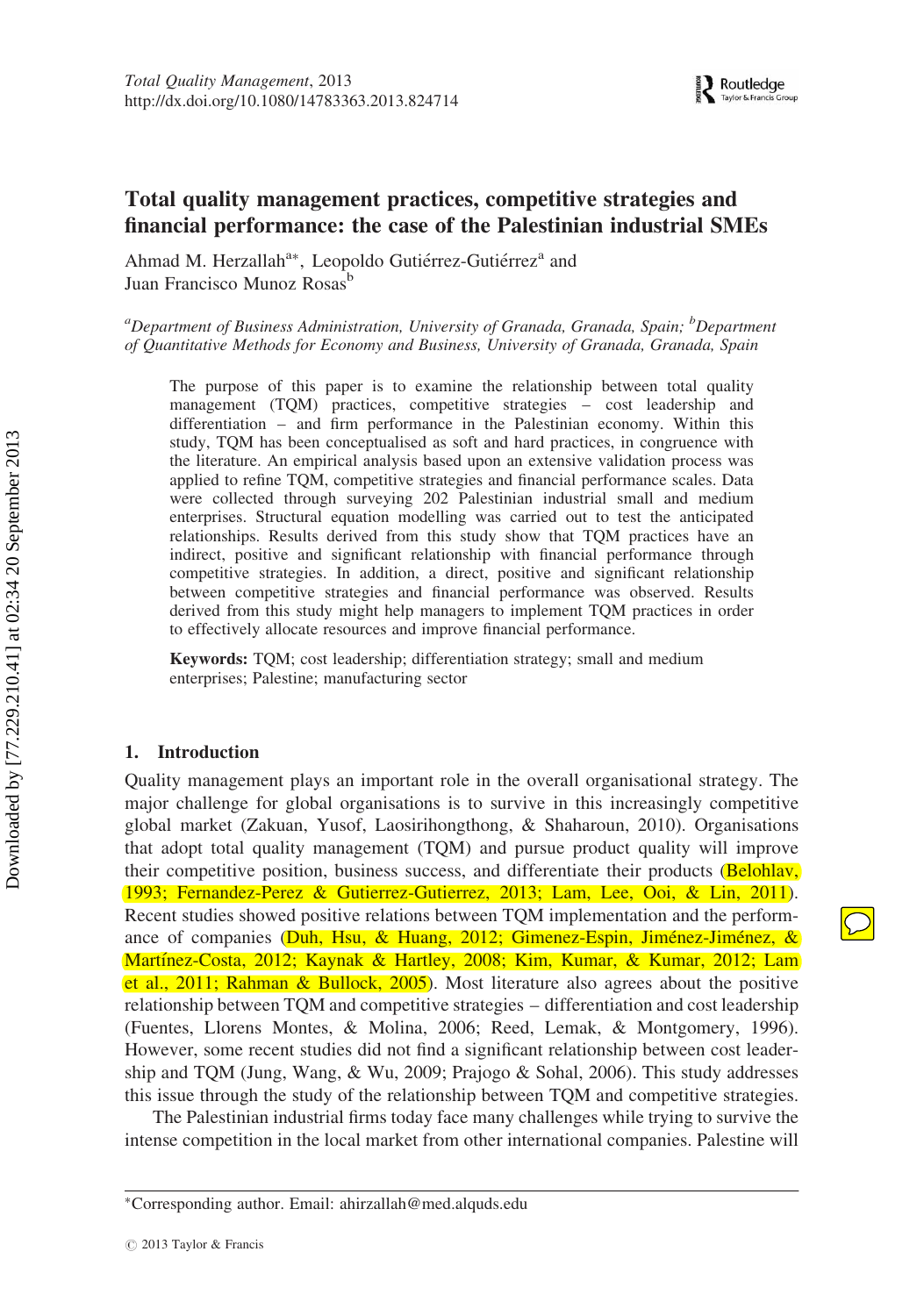become a member of the World Trade Organization (WTO). As a result of preparations for joining the WTO, Palestine will be competing with the rest of the world through the creation of conditions that will attract investments, both internationally and locally, in productive and competitive enterprises within its borders (Hoang, Igel, & Laosirihongthong, 2010; Palestinian Ministry of National Economy, 2013).

Many Palestinian organisations have started the quality movement journey and, for example, many of these organisations obtained ISO and international certificates (Palestinian Ministry of National Economy, 2013). In response to the challenges that Palestinian organisations are facing, TQM could be a key to obtaining improvements in today's business environment (Zakuan et al., 2010).

The Palestinian manufacturing sector is characterised by small-scale activities in traditional sectors, where the vast majority of companies are considered small and medium enterprises (SMEs) (Katib, Tsipouri, Bassiakos, & Haj-Daoud, 2012). Literature collects some recent studies about SME's TQM implementation in specific countries, such as Portugal (Sousa, Aspinwall, Sampaio, & Rodrigues, 2005), Malaysia (Eng & Yussof, 2003) or Ethiopia (Temtime & Solomon, 2002). However, only a few studies have been conducted in Palestine to assess the implementation of TQM and its effects (Baidoun & Zairi, 2003; Najeh & Kara-Zaitri, 2007), and no one is specifically focused on SMEs.

On the other hand, there is no conclusive evidence about the context-dependent approach to TQM (Sila, 2007). Specifically, regarding the company size, some papers affirm that large companies' context is more appropriate for TQM implementation (Duh et al., 2012; Hoang et al., 2010). Others observed how SMEs are more suitable (Hendricks & Singhal, 2001), and finally others did not find significant differences (Sila, 2007). There is a variety of results regarding these issues (Gimenez-Espin et al., 2012). To address these issues, this paper analyses the context of Palestinian SMEs and generates empirical evidence about this.

Consequently, the main aim of this study is to empirically examine the indirect relationship between TQM practices and financial performance in Palestinian industrial SMEs through competitive strategies.

This research generates significant contributions. Firstly, this paper assesses the debate about TQM and the cost leadership strategy relationship that lacks a general agreement due to recent studies. Secondly, it also brings empirical evidence to the discussion about of the SMEs context for TQM implementation. Finally, Palestine still lacks effective quality systems and applications at the organisation level. In order to bridge this gap, an investigation into the effects of TQM implementation in the Palestinian industrial firms is needed. Also, this study could enhance the thinking of the government's decision-makers and top management in Palestinian organisations to adopt TQM practices to create a better management style which will enable them to compete locally and internationally.

This paper is organised as follows. Section 2 reviews the literature of TQM practices, competitive strategies and organisational performance. Section 3 describes the methodology of a research carried out in Palestinian industrial structural equation modelling (SEM). In Section 4, we present the analysis and the results. Results derived from this study are discussed in Section 5. Finally, a discussion and some conclusions are presented in Sections 6 and 7.

#### 2. Theoretical background

#### 2.1 Total quality management

According to Kaynak (2003, p. 406), TQM can be defined as: 'a holistic management philosophy that strives for continuous improvement in all functions of an organization, and it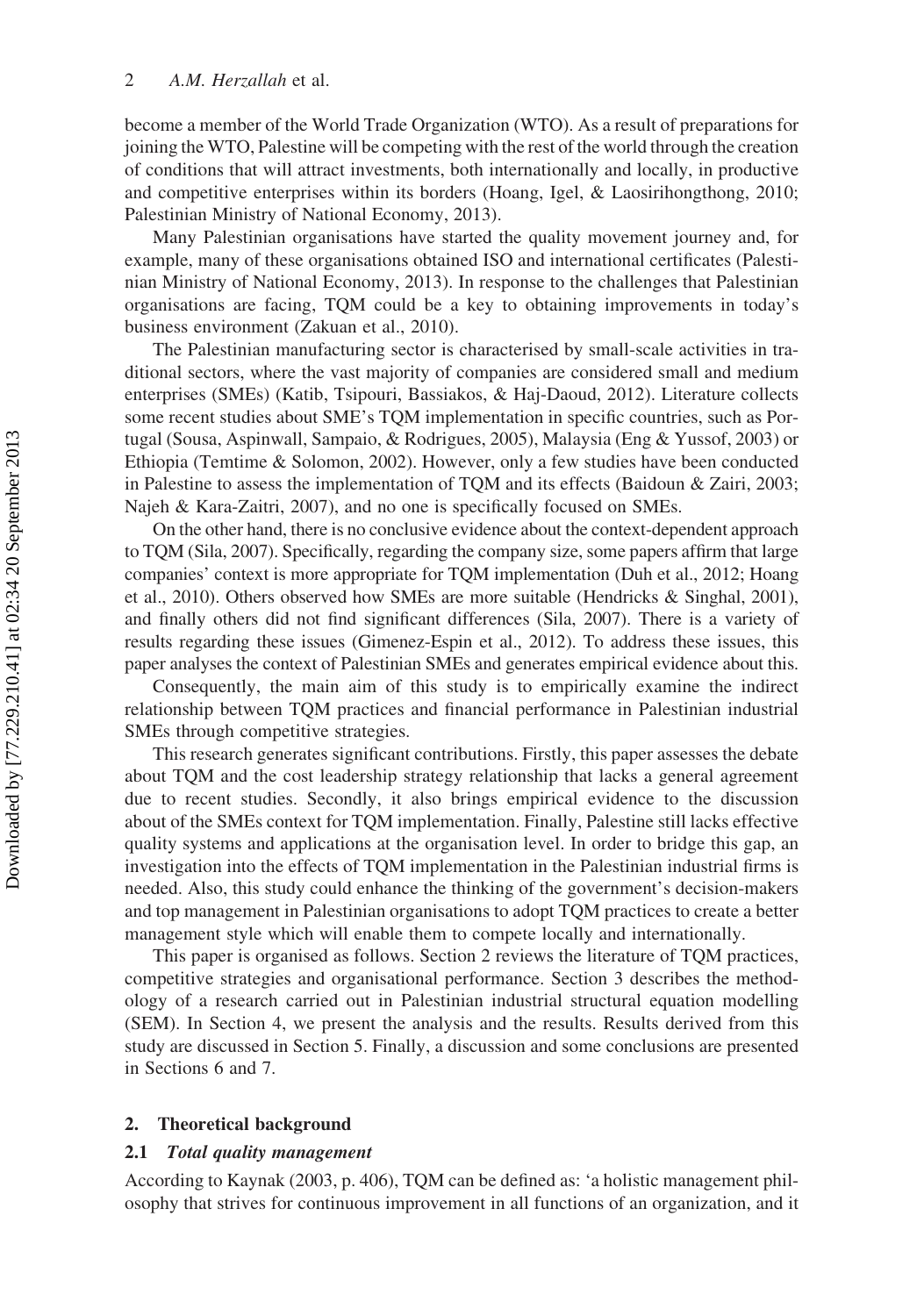can be achieved only if the total quality concept is utilised from the acquisition of resources to customer service after the sale.'

For TQM implementation, literature classified TQM practices in two groups: soft and hard TQM practices (Abdullah, Uli, & Tari, 2009; Fotopoulos & Psomas, 2009; Green, 2012; Ho, Duffy, & Shih, 2001; Hoang et al., 2010; Ingelsson, Eriksson, & Lilja, 2012; Leavengood, Anderson, & Daim, 2012; Rahman & Bullock, 2005). Soft TQM practices are related to human aspects and associated with management concepts and principles (Dahlgaard-Park, 2012; Leavengood et al., 2012; Vouzas & Psyhogios, 2007). They include many practices such as Management Leadership, Customer focus, Employee relations or Supplier management. Hard TQM practices refer to quality tools and techniques, production and technical aspects (Vouzas & Psyhogios, 2007). Hard TQM practices include practices such as Quality data and reporting, Product/service design, and Process management. Literature shows that hard TQM practices can mediate the effect of soft TQM practices on quality performance (Ho et al., 2001).

Based on the literature review (Abdullah et al., 2009; Fotopoulos & Psomas, 2009; Ho et al., 2001; Hoang et al., 2010; Kaynak & Hartley, 2008; Leavengood et al., 2012; Powell, 1995; Rahman & Bullock, 2005; Saraph, Benson, & Schroeder, 1989; Vouzas & Psyhogios, 2007), eight practices have been identified as critical for successful TQM implementation in the Palestinian industrial SMEs: management leadership, customer focus, training, employee relations, quality data and reporting, supplier management, product and service design, and process management.

#### 2.2 Competitive strategies

Competitive strategy is defined as the strategy which looks for a preferably competitive situation for the organisation in which it acts. It aims to establish certain levels of profits and sustain that in a competitive atmosphere of industry (Porter, 1980).

Porter (1980) had put three strategies – Cost Leadership, Differentiation and Focus – to deal with the various competitive powers that are used or applied at the level of the business unit. In this study, the researchers use cost leadership and differentiation strategies, because they are the most commonly used strategies in the literature (Amoako-Gyampah & Acquaah, 2008; Fuentes et al., 2006). Literature strongly supports that competitive strategies are positively related to organisational performance (Chi, 2010; Jung et al., 2009).

Cost leadership strategy aims to realise the least possible cost of a certain industry and avoid the flaws and wastes (Belohlav, 1993; Chung, Hsu, & Tsai, 2010), through reducing operational and production costs (Porter, 1980), controlling indirect costs, materials supply or product distribution (Prajogo, 2007), or increasing their capacity utilisation and production efficiency (Fuentes et al., 2006).

Differentiation strategy aims to provide better products or services to satisfy customers' needs (Belohlav, 1993; Chung et al., 2010). This strategy includes creating differentiated products or services provided by a firm that are different from products and services of competitors. These products and services must be accepted by customers as unique and different from any products or services which serve the same purpose in the market (Porter, 1980).

#### 3. Hypotheses development

The effect of management leadership on other soft TQM practices has been highlighted in the management literature. Several studies show a significant relationship between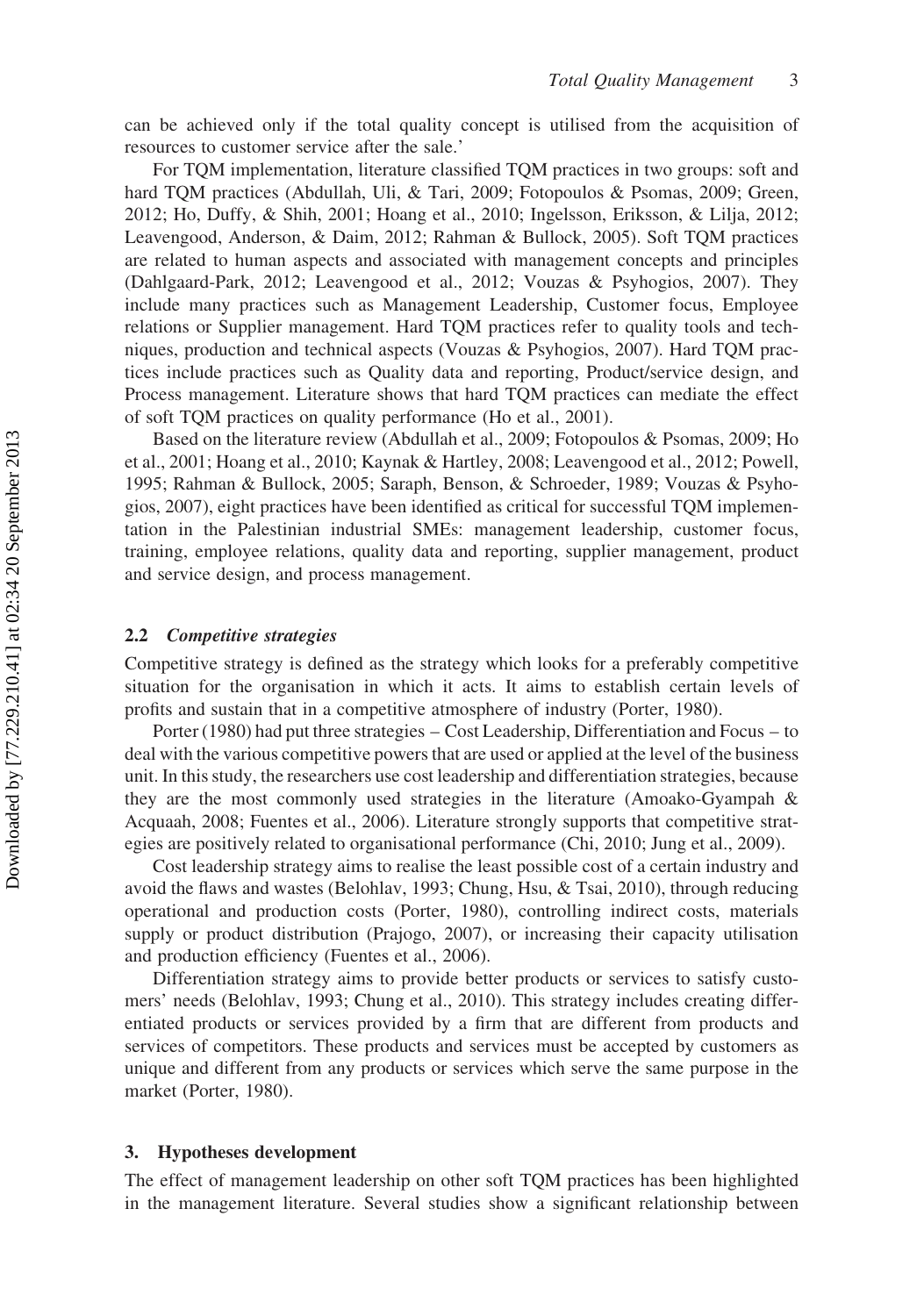management leadership and soft TQM practices (Ahire, Golhar, & Waller, 1996; Kaynak, 2003; Kaynak & Hartley, 2008; Kim et al., 2012; Leavengood et al., 2012; Sila & Ebrahimpour, 2005). The significant relationship between leadership management and soft TQM practices resulted from the essential role of management leadership in a successful implementation of TQM practices. Management leadership is the most important factor influencing the successful implementation of quality management principles and practices, as it drives and influences other TQM practices (Ahire et al., 1996; Deming, 1986; Jung et al., 2009; Juran, 1986; Mokhtar & Yusof, 2010). The employees need tools and systems in their work which can be supplied only by top management (Baidoun  $\&$  Zairi, 2003). Therefore, this leads to the following hypothesis:

H1: Management leadership is positively related to soft TQM practices.

Many studies have found a significant relationship between soft TQM and hard TQM practices (Ho et al., 2001; Kim et al., 2012). For example, product and service design enables organisations to meet or exceed customers' requirements and expectations better than their competitors (Flynn, Schroeder, & Sakakibara, 1994). Involving customers in product and service design and in processes development reduces quality problems in the production process (Flynn et al., 1994).

Integration with suppliers and customers during product design improves design quality (Mokhtar & Yusof, 2010). Supplier management can help producers to procure materials and parts that can be used efficiently (Leonard & Sasser, 1982), which in turn will enable organisations to reduce waste, and create a leaner operation (Krajewski & Ritzman, 2001).

The availability and the use of quality data help employees and managers to solve problems through feedback of quality data (Saraph et al., 1989). The use of quality data and reporting is necessary for improving supplier quality management because it allows buyers to assess and monitor suppliers' performance (Kaynak, 2003; Kaynak & Hartley, 2008; Sila & Ebrahimpour, 2005). Therefore, the following hypothesis is presented:

H2: Soft TQM practices are positively related to hard TQM practices.

Most literature shows a positive relationship between hard TQM practices and both competitive strategies (Fuentes et al., 2006; Reed et al., 1996). Hard TQM practices increase revenues through product reliability and reduced costs through process efficiency (Llorens-Montes, Jover, & Fernandez, 2003). TQM tools and techniques have been approved by the international organisations which adopted them, with a high level of commitment to reduce cost, deliver high quality products and increased competitive performance through increased quality of products or service (Douglas & Judge, 2001). Others papers showed a significant relationship between hard TQM practices and differentiation. The successful of differentiation strategy is based on features and specifications that are difficult for competitors to mimic, and enable the firms to create a positive status, brand image and customer loyalty and avoid potentially severe price competition (Amoako-Gyampah & Acquaah, 2008; Porter, 1980). Therefore, this leads to the following hypotheses:

H3: Hard TQM practices are positively related to competitive strategies. H3a: Hard TQM practices are positively related to cost leadership strategy. H3b: Hard TQM practices are positively related to differentiation strategy.

Many studies have discussed the relationship between each of the two competitive strategies and organisational performance (Porter, 1980; Prajogo, 2007; Prajogo &

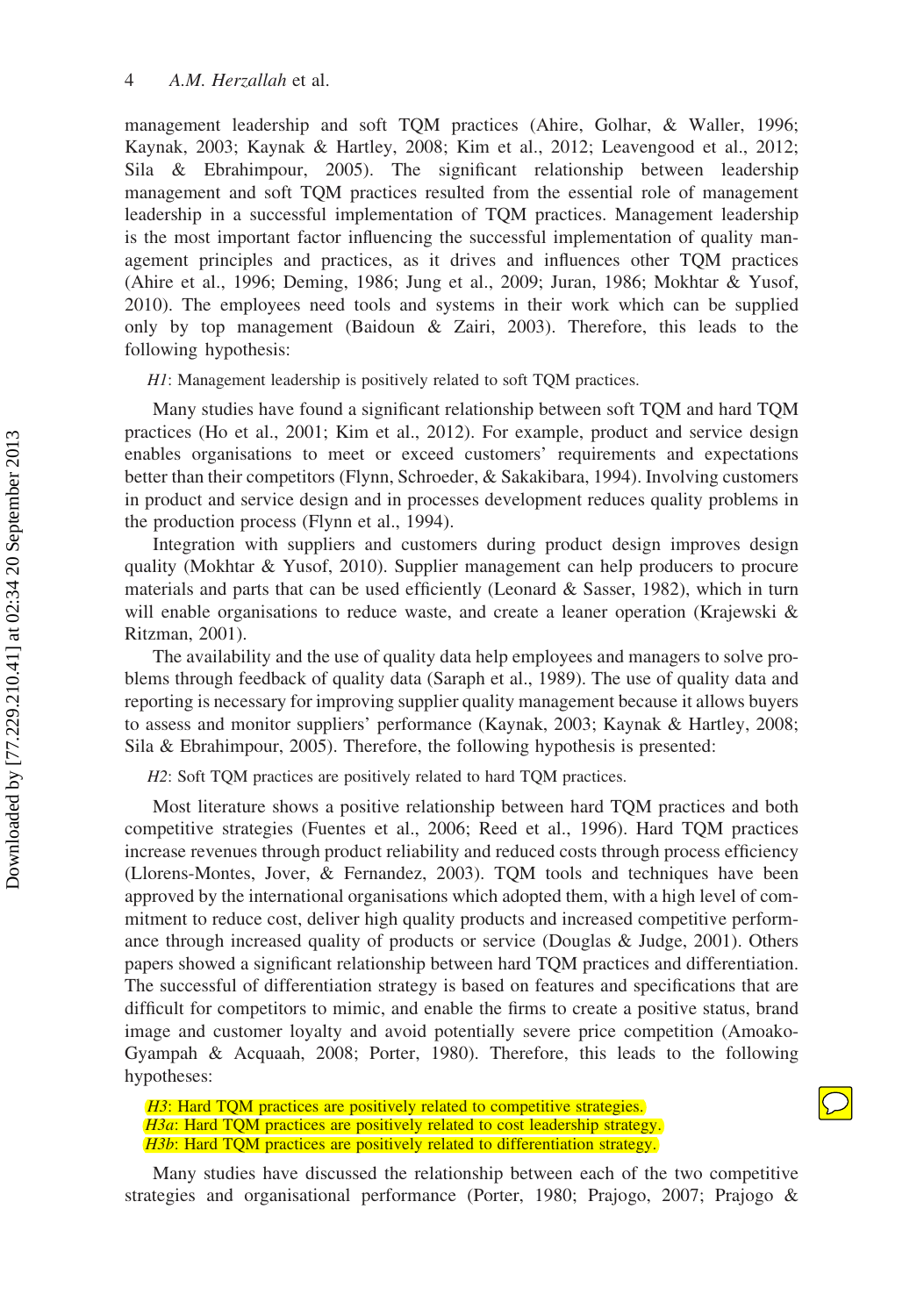

Figure 1. Proposed model.

Sohal, 2006). Some of the studies found a positive and significant relationship between differentiation strategy and performance, while no significant relationship was found between cost leadership strategy and performance (Prajogo, 2007; Prajogo & Sohal, 2006). The reason for this is that achieving higher quality requires using more expensive components, and management techniques are incompatible with achieving low costs (Prajogo & Sohal, 2006), and this will override the potential benefit that could be expected from it (Powell, 1995). Other studies have found a positive relationship between both competitive strategies and financial performance (Fuentes et al., 2006). Cost reduction can be achieved through the elimination of defects that result in a reduction of failure costs (Prajogo & Sohal, 2006). On the other hand, differentiation strategy forms a barrier for competitive forces and leads to a sort of loyalty to the products of the organisation and a reduction in sensitivity towards price for customers (Porter, 1980). In view of the above, the following hypotheses can be proposed (Figure 1):

H4: Competitive strategies are positively to financial performance. H4a: Cost leadership strategy is positively related to financial performance. H4b: Differentiation strategy is positively related to financial performance.

#### 4. Research methodology

#### 4.1 Measurement instrument

The questionnaire was developed after an extensive review of the literature related to quality management practices and performance. The researchers adapted items for TQM practices from the measurement instruments of Saraph et al. (1989) and Kaynak and Hartley (2008). We adapted items for performance measurements from the studies of Kaynak (2003) and Kaynak and Hartley (2008). Finally, we adapted items for competitive strategies from the study of Miller (1986). A seven Likert scale was used for the items that measured the TQM practices, where 1 stood for strongly disagree and 7 strongly agree. Regarding the competitive strategies items, the respondents were asked about the position of their firm vis-a-vis their leading competitors and a seven Likert scale was used for these items. Regarding the financial performance items, the respondents were asked to rate the level of their site's performance during the past three years compared with that of their main competitors, also using a seven Likert scale.

#### 4.2 Sample and data collection

The study population is made up of SMEs in the Palestinian industrial sector. We decided to limit our target group to firms based in Palestine with more than 20 employees. Lower sizes do not guarantee quality management implementation in Palestine. This study ignores micro firms because of TQMs limited capacity to generate wealth in them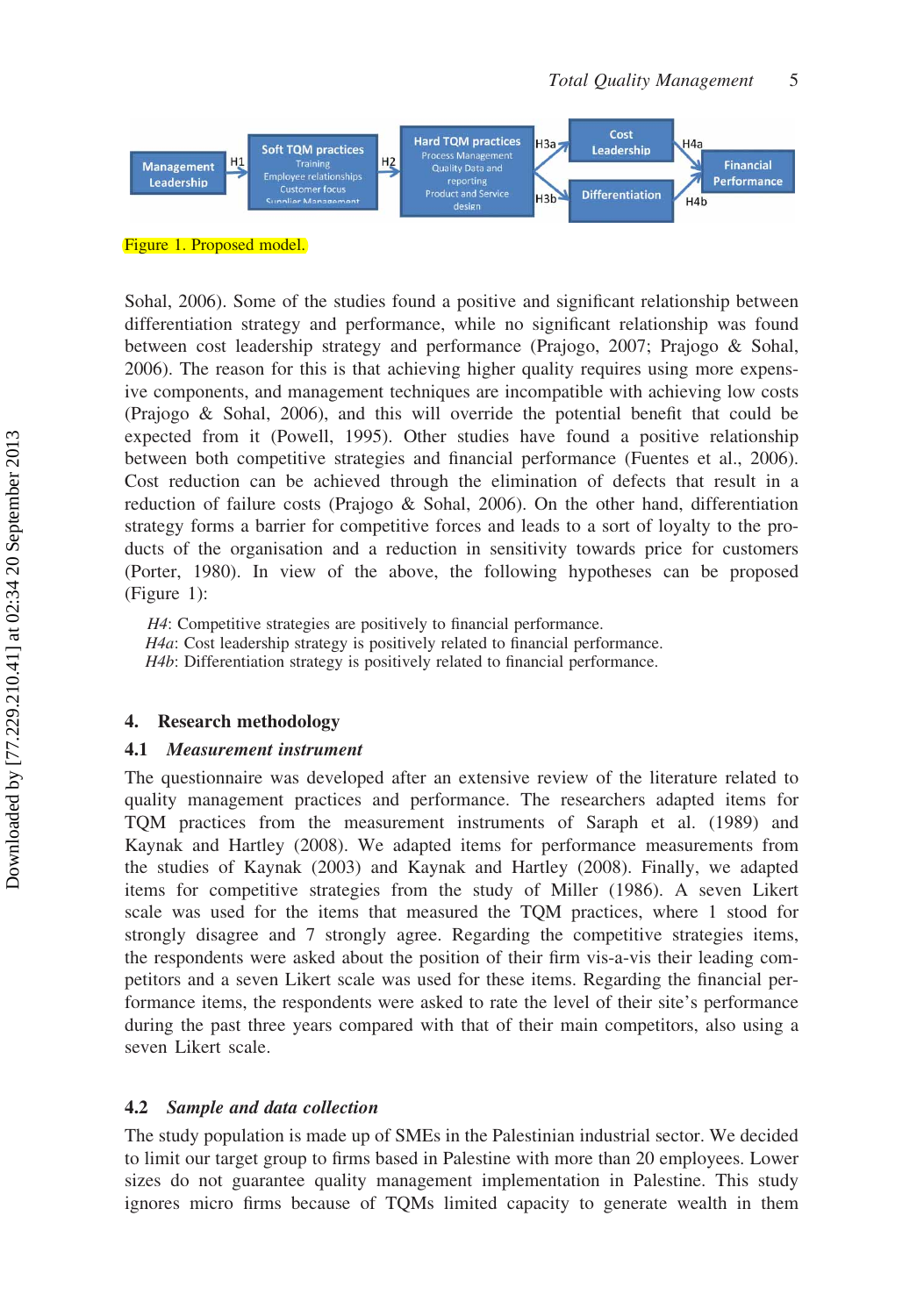(García-Bernal & García-Casarejos, 2012, p. 7). For firm selection purposes, the researchers used the database from the Palestinian Ministry of National Economy, which includes about 13,000 firms in Palestine, the vast majority of which are considered micro SMEs (Palestinian Ministry of National Economy, 2013).

A total of 350 structured questionnaires with closed questions were sent to firms in July 2012. Respondents completed the questionnaires via face-to-face interviews, by e-mail and or fax. The questionnaire was filled out by the CEOs and quality managers.

Less than 80 questionnaires were returned and correctly filled in the first batch. Three weeks after the initial mailing, a follow-up letter by email was sent to those who had not responded, and this was followed up by telephone contact.

Finally, a total of 228 questionnaires were filled in and returned. Of these 228 questionnaires, 23 were incomplete and were excluded, thus leaving 205 usable questionnaires and a response rate of 58.66%. The response rate is considered a good representation of the population, as the response rate of  $50-65\%$  for business surveys is considered acceptable (Willimack, Nichols, & Sudman, 2002). Of these 205 questionnaires, we eliminated 3 answers, due to the fact that they correspond to large companies. Consequently, the final sample was composed of 202 Palestinian SMEs.

Of the total of 202 firms, 50.00% had less than 40 employees, 30.19% had between 40 and 80, and finally 19.80% were firms that had more than 80 employees and less than 250. As to the annual sales volume, 46.04% of the firms had less than 1 million euros, 45.05% had from 1 to 7 million and 8.91% from 7 to 40 million. No firm had an annual sales volume higher than 40 million euros. As noted, all firms had less than 250 employees and less than 40 million euros annual sales volume. As a result, and according to the Fourth European Directive, all can be categorised as SMEs. Finally, according to the industrial sector, 19.75% of the firms belonged to the Mining and quarrying and construction sector, 17.84% to Textile, Leather and Shoe Industry, 32.2% to Metal Industries, 9.91% to Chemical Industry and Veterinary Industries, Handicraft and Traditional Industries, Plastic Industry, Paper Industry, Furniture Industry, and 20.30% to Food Industry and beverages.

To test the nonresponse bias for early and late respondents, sample  $t$ -test procedures were performed for observed variables. No significant differences were found between the early and late respondents.

#### 4.3 Measurement analysis

The scales of any construct measures must meet three essential psychometric requirements: unidimensionality, reliability and validity (Hair, Black, Babin, & Anderson, 2010; Hulland, 1999). The scales used in this research were validated in previous studies. However, this research validates them once again in order to demonstrate that they meet the psychometric properties mentioned. According to the sources from which we obtained the different groups of indicators, eight TQM practices are analysed: management leadership (ML), customer focus (CF), training (TR), employee relations (ER), quality data and reporting (QD), supplier management (SM), product and service design (PD) and process management (PM). For competitive strategies there were two strategies: cost leadership (CL), and differentiation (DIF). Differentiation strategy was divided into two groups: Innovation (DI) and Marketing (DM). For performance there is only one scale: financial performance (FP).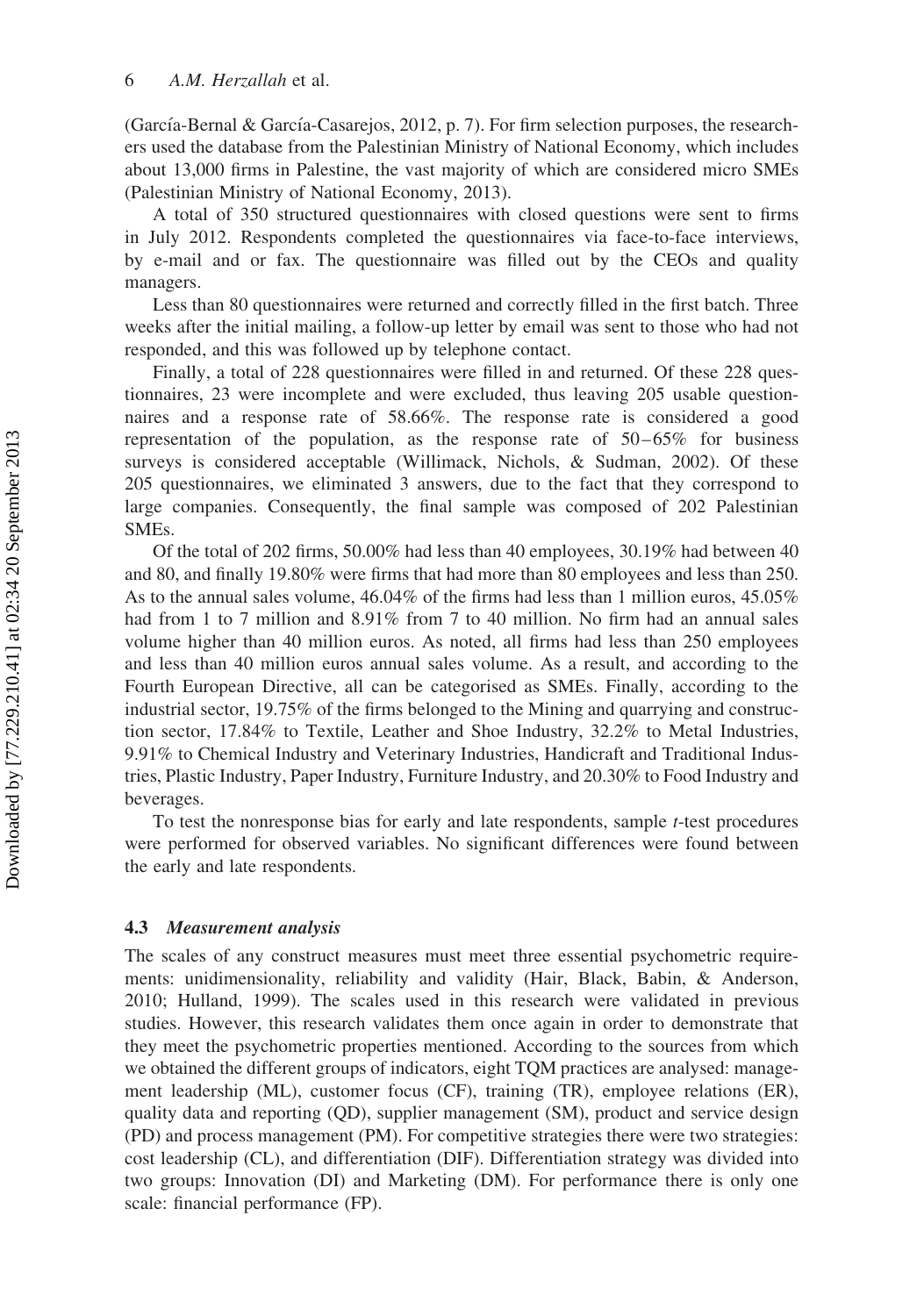The analysis began with the study of unidimensionality, through an exploratory factor analysis, performed with SPSS version 20.0. Results from the exploratory factor analysis conducted on all scales showed that each indicator measures a single variable, as required by unidimensionality.

While studying the reliability of individual indicators, confirmatory factor analysis (CFA) using AMOS 20.0 revealed that some measured variables regarding TQM practices, competitive strategies and financial performance had a squared multiple correlation  $R^2$  less than .4 (Kim et al., 2012), so they were removed from the model. We eliminated the following items: CF1, CF5, CF6, SM2, SM5, PM3, PM5, CL2, CL4, DM1, DM2, DM5, DI3 and DI4). The final items consisted of 34 items for TQM practices, 9 items for competitive strategies and 5 items for financial performance.

In order to ensure the internal consistency of the model, Cronbach's alpha, composite reliability and variance extracted were calculated. A consistent measurement scale must meet three criteria: (1) that the Cronbach's  $\alpha$  is greater than .7 (Nunnally, 1978), (2) the reliability also exceeds .7 and (3) the extracted variance is greater than .5. The analysis in Table 1 shows that all analysed scales meet all three requirements, demonstrating the internal consistency of the measurement model.

Hulland (1999) stated that reliable indicators must meet three requirements. First, their factor loadings should be significant (z-value  $> 1.96$ ,  $p < .05$ ). Second, these loads must be greater than .4. According to Hair et al. (2010), factor loadings greater than .30 are considered significant; loadings greater than .40 are considered more important; and finally, if loadings are .50 or greater, they are considered very significant. Third, the individual reliability value  $(R^2)$  exceeds .40 (Kim et al., 2012). Results derived from the CFA can be seen in Table 2, which shows that the indicators had met the requirements, being individually guaranteed reliability and convergent validity. In conclusion, the analysis of measurement models demonstrates that measures used in this study are unidimensional, reliable, and valid.

CFA was conducted to confirm the underlying structures of each construct. Hence, it aims to confirm a pre-specified relationship between indicators and latent variables. The goodness of fit test is carried out by different fit indices. The results show a good fit for the all constructs (see Table 3).

| Variable  | Cronbach alpha | <b>CR</b> | <b>AVE</b> | No. of final indicators |
|-----------|----------------|-----------|------------|-------------------------|
| МL        | .891           | .896      | .591       | 6                       |
| CF        | .802           | .805      | .580       | 3                       |
| TR        | .896           | .897      | .790       |                         |
| ER        | .828           | .814      | .790       | 4                       |
| QD        | .887           | .890      | .669       | 4                       |
| <b>SM</b> | .824           | .843      | .701       | 4                       |
| PD        | .835           | .834      | .640       | 4                       |
| PM        | .840           | .857      | .734       | 4                       |
| CL        | .847           | .849      | .672       | 4                       |
| DM        | .765           | .735      | .712       | 3                       |
| DI        | .655           | .703      | .612       | 2                       |
| FP        | .862           | .852      | .536       |                         |
|           |                |           |            |                         |

Table 1. Internal consistency of the measurements model – the reliability and validity indexes values.

Note: CR, composite reliability; AVE, average variance extracted; MSV, maximum shared squared variance; ASV, average shared squared variance.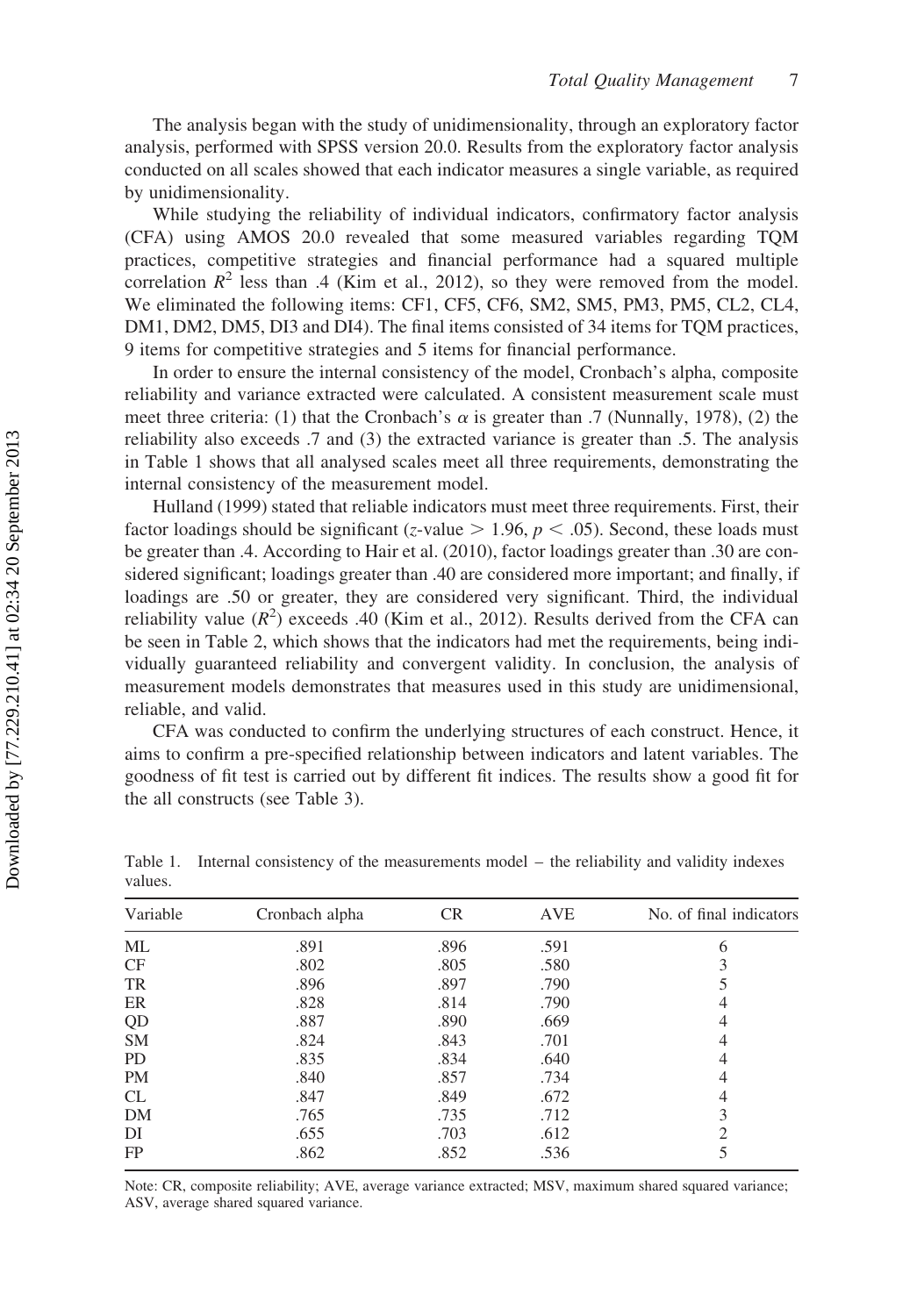### 8 A.M. Herzallah et al.

| Variable        | Standardised factor loading | $R^2$        | $CR$ ( <i>z</i> -value) |
|-----------------|-----------------------------|--------------|-------------------------|
| ML1             | .764                        | .584         | 12.420                  |
| ML2             | .725                        | .526         | 11.556                  |
| ML3             | .810                        | .656         | 13.605                  |
| ML <sub>4</sub> | .746                        | .556         | 12.093                  |
| ML5             | .796                        | .634         | 13.311                  |
| ML <sub>6</sub> | .767                        | .588         | 12.469                  |
| CF2             | .729                        | .532         | 10.948                  |
| CF3             | .777                        | .603         | 11.933                  |
| CF4             | .775                        | .600         | 11.878                  |
| TR1             | .761                        | .580         | 12.426                  |
| TR <sub>2</sub> | .830                        | .689         | 14.070                  |
| TR3             | .841                        | .707         | 14.529                  |
| TR4             | .775                        | .600         | 12.707                  |
| TR <sub>5</sub> | .776                        | .602         | 13.001                  |
| ER1             | .813                        | .661         | 13.606                  |
| ER <sub>2</sub> | .647                        | .418         | 10.163                  |
| ER3             | .702                        | .493         | 10.928                  |
| ER4             | .719                        | .517         | 11.454                  |
| OD <sub>1</sub> | .860                        | .740         | 14.872                  |
| QD <sub>2</sub> | .854                        | .729         | 14.704                  |
| QD <sub>3</sub> | .765                        | .585         | 12.423                  |
| QD4             | .788                        | .620         | 13.026                  |
| SM1             | .663                        | .439         | 10.359                  |
| SM <sub>3</sub> | .716                        | .512         | 11.239                  |
| SM4             | .775                        | .600         | 12.587                  |
| SM <sub>6</sub> | .699                        | .489         |                         |
| PD1             | .786                        | .617         | 11.093<br>12.922        |
| PD <sub>2</sub> | .729                        | .531         |                         |
| PD <sub>3</sub> |                             |              | 11.518                  |
|                 | .669                        | .448<br>.402 | 10.357                  |
| PD4             | .634                        |              | 9.585                   |
| PM1             | .783                        | .614         | 12.870                  |
| PM <sub>2</sub> | .744                        | .553         | 11.982                  |
| PM <sub>3</sub> | .685                        | .469         | 10.656                  |
| PM4             | .727                        | .529         | 11.614                  |
| PM <sub>6</sub> | .752                        | .565         | 12.172                  |
| CL1             | .753                        | .567         | 12.090                  |
| CL3             | .696                        | .484         | 10.847                  |
| CL5             | .811                        | .657         | 13.486                  |
| CL <sub>6</sub> | .787                        | .620         | 12.941                  |
| DI1             | .705                        | .497         | 10.282                  |
| DI2             | .702                        | .492         | 10.172                  |
| DM4             | .656                        | .430         | 9.403                   |
| DM <sub>5</sub> | .774                        | .600         | 11.771                  |
| DM <sub>6</sub> | .647                        | .418         | 9.563                   |
| FP1             | .676                        | .458         | 10.086                  |
| FP <sub>2</sub> | .714                        | .510         | 10.876                  |
| FP3             | .735                        | .541         | 11.324                  |
| FP4             | .779                        | .608         | 12.316                  |
| FP <sub>5</sub> | .752                        | .565         | 11.703                  |

Table 2. CFA of the measurement model.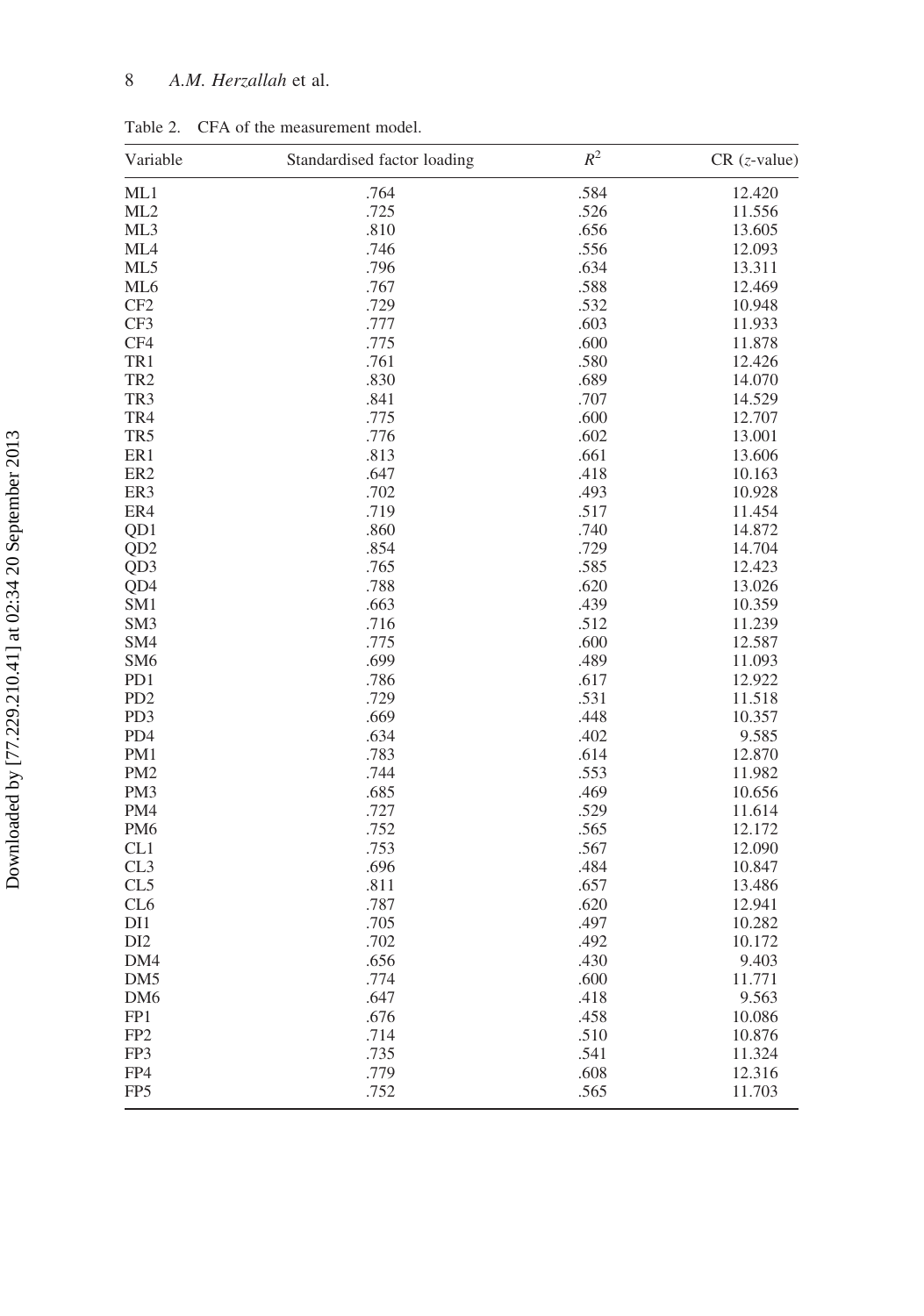| Table 3. | Goodness-of-fit indices. |
|----------|--------------------------|
|          |                          |

| Goodness-of-fit statistics                 | Measurement model<br>for TQM | Measurement model for<br>competitive strategies | Measurement model for<br>performance | Structural<br>model | Recommended values for<br>satisfactory fit of a model to data |
|--------------------------------------------|------------------------------|-------------------------------------------------|--------------------------------------|---------------------|---------------------------------------------------------------|
| $\alpha^2$ (sig.)                          | 1064.259                     | 60.803                                          | 10.696                               | 2399.281            |                                                               |
| Freedom degrees                            | 540                          | 24                                              | $\overline{4}$                       | 1104                |                                                               |
| $\alpha^2$ /df                             | 1.970                        | 2.533                                           | 2.674                                | 2.173               | $\leq$ 3 <sup>a</sup>                                         |
| Root mean square error of<br>approximation | .06                          | .067                                            | .065                                 | .072                | $\leq 0.08^{\rm b}$                                           |
| Goodness of fit index<br>(GFI)             | .749                         | .939                                            | .97                                  | .692                | $> 0.5^{\rm b}$                                               |
| Parsimony GFI                              | .642                         | .501                                            |                                      | .616                | $> 0.5^{\rm b}$                                               |
| Parsimony normed fit<br>index (NFI)        | .806                         | .618                                            |                                      | .861                | $> 0.5^{\rm b}$                                               |
| Tucker-Lewis index<br>$non-NFI$            | .944                         | .930                                            | .926                                 | .906                | $> 0^a$                                                       |
| <b>Adjusted GFI</b>                        | .707                         | .886                                            | .888                                 | .646                | $> 0.5^{\rm b}$                                               |
| Incremental fit index                      | .960                         | .954                                            | .970                                 | .929                | $> 0^a$                                                       |
| Comparative fit index                      | .958                         | .954                                            | .970                                 | .929                | $> .5^{\rm b}$                                                |

 ${}^{a}\text{Hair}$  et al. (2010) and Byrne (1998).<br> ${}^{b}\text{Byrne}$  (1998).

 $\circ$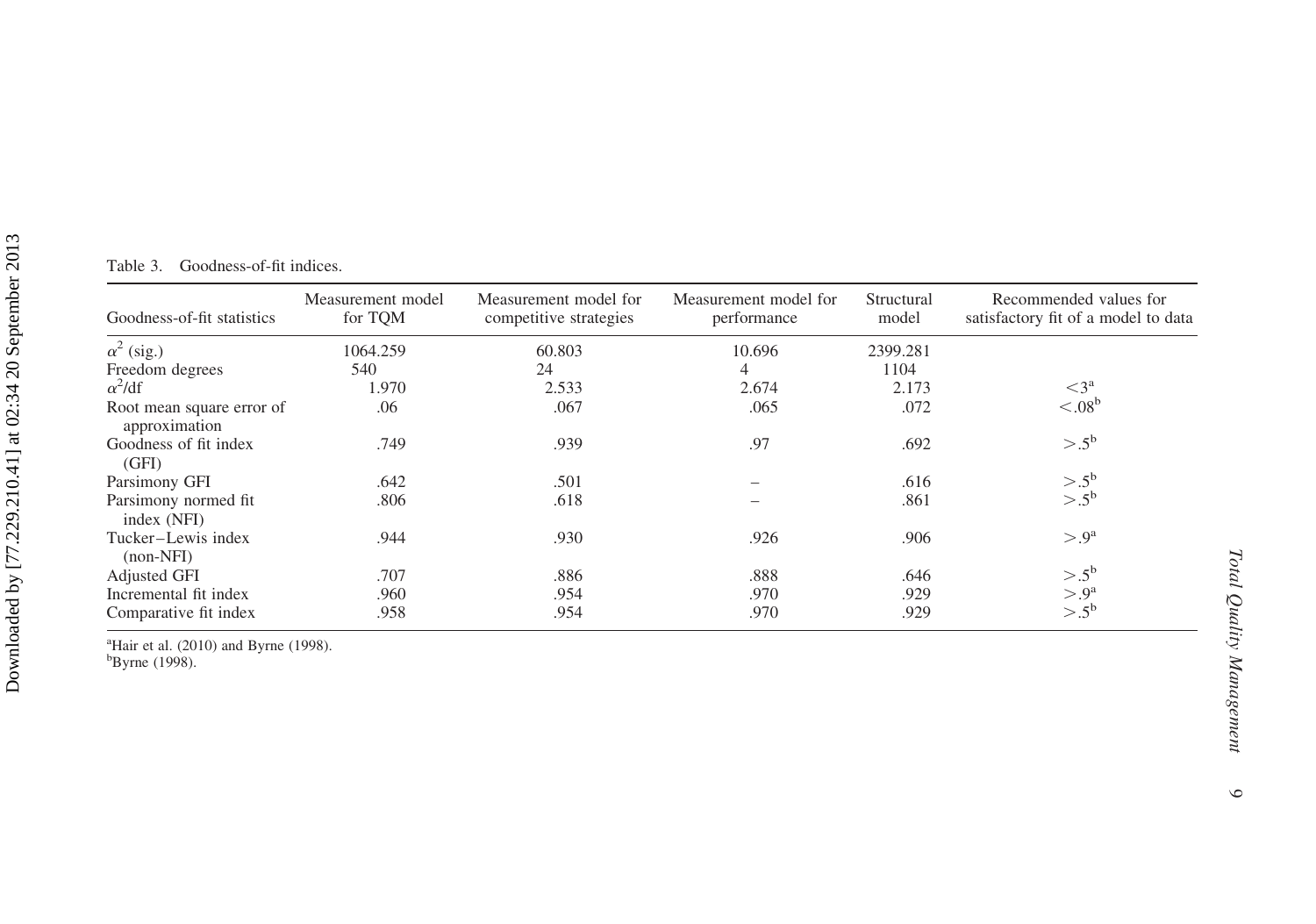#### 5. Results

Figure 2 and Table 4 depict the results derived from the SEM of the proposed relationships. Each path in the figure indicates the standardised estimated path coefficients. We can see that all of the relationships in the model are positive and significant ( $p < .05$ ).



Figure 2. Structural modelling of the relationships between TQM practices, competitive strategies and performance measures.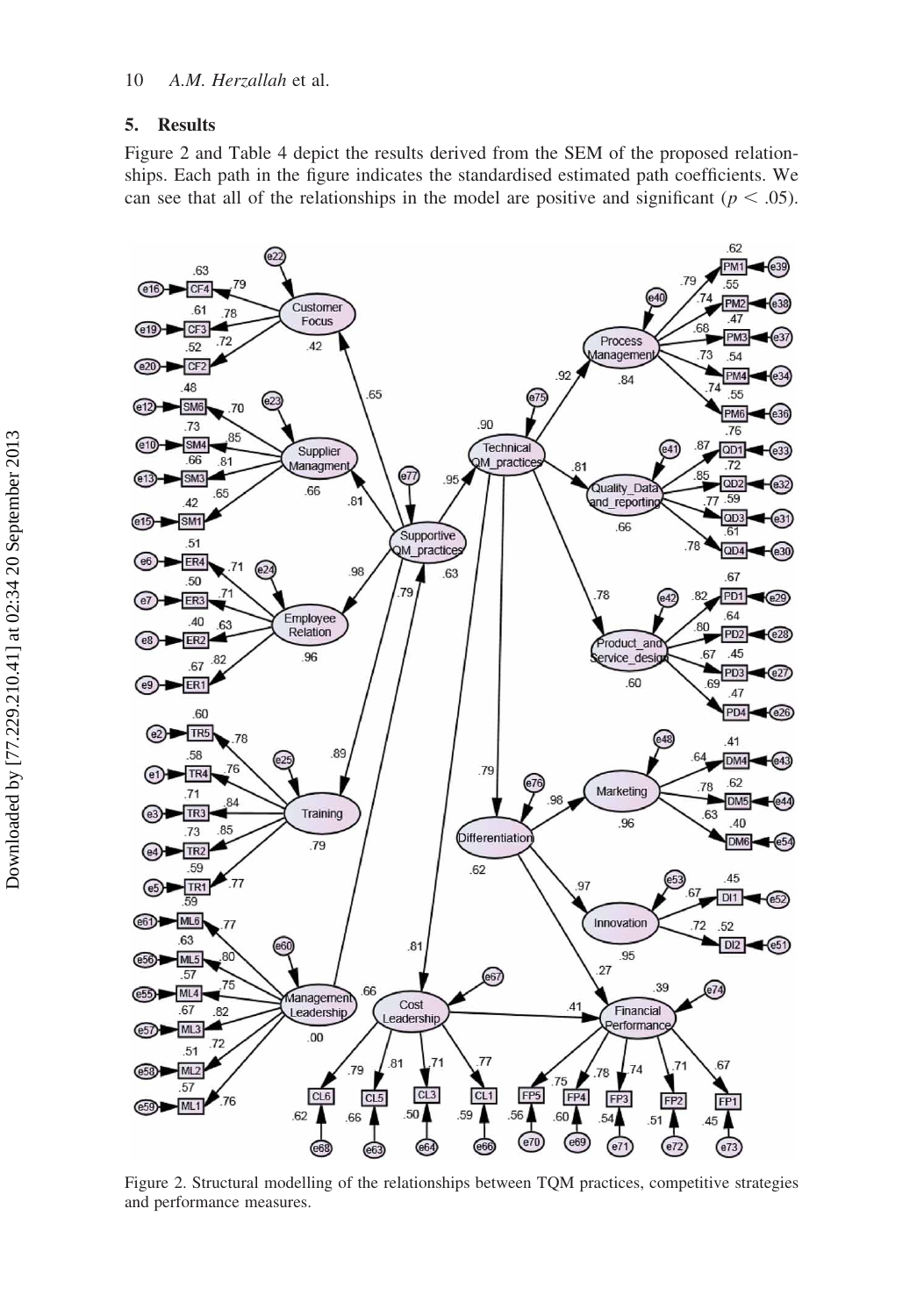| <b>Hypotheses</b>                  | Standardised est. | $z$ -value |                  |
|------------------------------------|-------------------|------------|------------------|
| $HI$ (ML $-$ soft)                 | .791              | 8.623      | $(.00)$ Sig.***  |
| H <sub>2</sub> (soft-hard TOM)     | .947              | 9.099      | $(.00)$ Sig.***  |
| H <sub>3a</sub> (hard TQM-cost)    | .813              | 8.268      | $(.00)$ Sig.***  |
| <i>H3b</i> (hard TQM-differ.)      | .789              | 8.568      | $(.00)$ Sig.***  |
| $H4a$ (cost-performance)           | .414              | 3.223      | $(.001)$ Sig.*** |
| <i>H4b</i> (differ. - performance) | .271              | 2.142      | $(.032)$ Sig.**  |

| Table 4. |  | SEM results. |
|----------|--|--------------|
|----------|--|--------------|

These results lead us to accept all hypotheses. To complete the analysis of the measurement model, we evaluate the overall fit of the structural model (see Table 4).

#### 6. Discussion

In this study, the relationship between TQM practices and financial performance through differentiation and cost leadership competitive strategies has been tested. For this general purpose, the first objective was to observe the relationship between management leadership and soft TQM practices, and between soft and hard TQM practices and their impact on performance. The results have shown a significant and positive relationship between management leadership and soft TQM practices, and an indirect relationship with hard TQM practices through soft TQM practices. These findings highlight the importance of leadership management and its effect on other TQM practices and are in line with many studies in the literature (Ahire et al., 1996; Deming, 1986; Green, 2012; Ingelsson et al., 2012; Jung et al., 2009; Juran, 1986; Mokhtar & Yusof, 2010).

The findings also have shown a significant and positive relationship between soft and hard TQM practices. This result confirms the findings of several previous studies (Ho et al., 2001; Rahman & Bullock, 2005). The effectiveness of implementing TQM includes soft TQM practices related to human aspects (Fotopoulos & Psomas, 2009; Prajogo & Sohal, 2006), and hard TQM practices related to technical aspects (Fotopoulos & Psomas, 2009). The effective implementation of the soft TQM practices and its success, are related to hard TQM practices (Fotopoulos & Psomas, 2009; Rahman & Bullock, 2005). These findings are very important to managers in Palestinian industrial SMEs. It guides managers to the most effective components they should consider in any quality programme they plan to adopt, because the cost of failure of quality programmes is high and hard to restore (Gimenez-Espin et al., 2012; Mokhtar & Yusof, 2010).

The second objective was to examine the relationship between TQM practices and competitive strategies. Our results indicated that Palestinian industrial SMEs trying to leverage on competitive strategies would find the TQM practice an effective way to achieve their strategic goals (Jung et al., 2009).

The results illustrated a direct, significant and positive relationship between hard TQM practices and competitive strategies. This agrees with the aims of competitive strategies, and the implementation of hard TQM practices and the success of these strategies. The findings showed that differentiation strategy has a strong relationship with hard TQM practices in our model. This means that the implementation of hard TQM practices contributes to the differentiation strategy (Prajogo  $&$  Sohal, 2006). Our results complement the findings of Prajogo and Sohal (2006), Fuentes et al. (2006) and Jung et al. (2009), which pointed out that differentiation strategy has a significant relationship with TQM practices.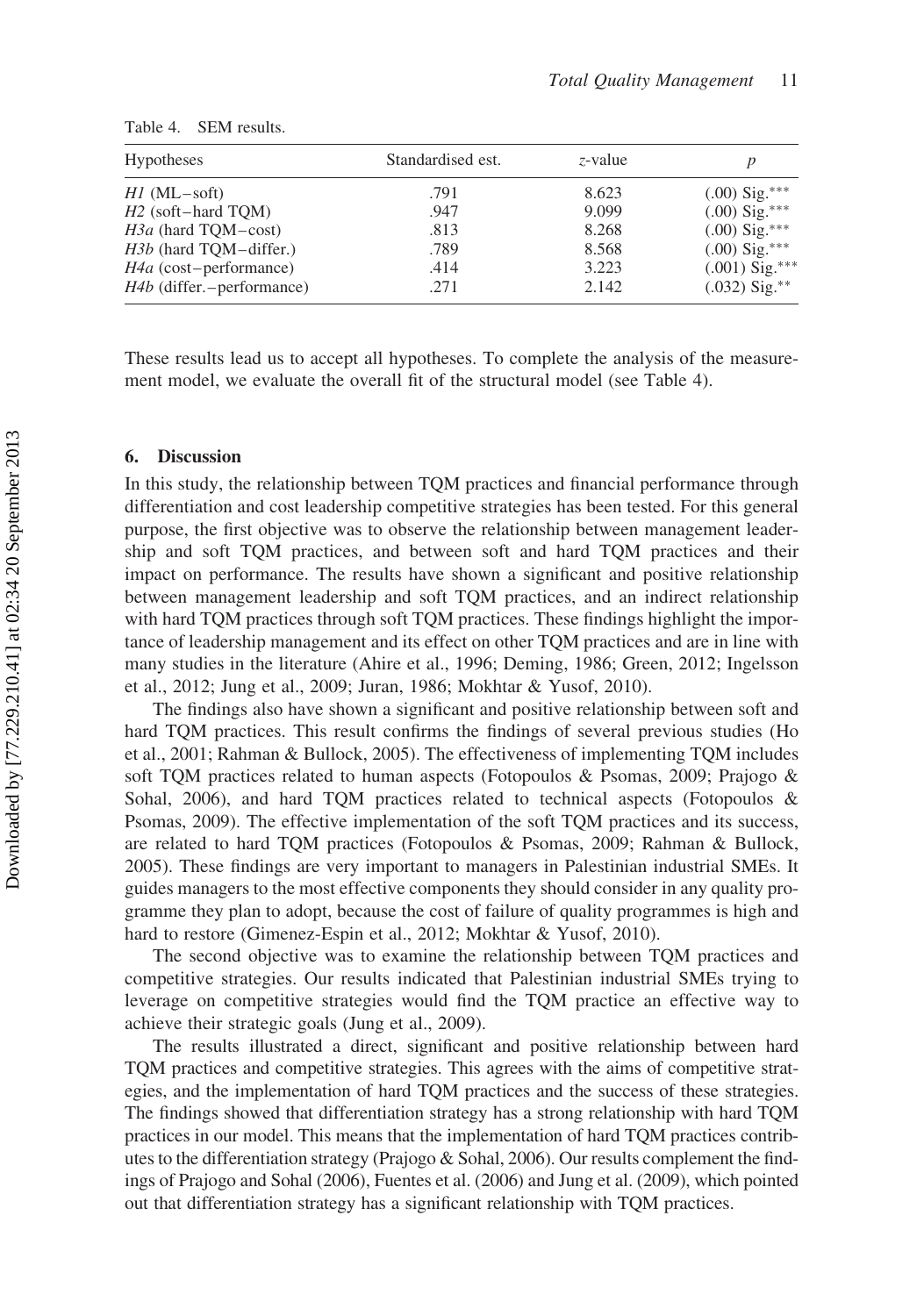Also, a direct, positive and significant relationship was found between cost leadership strategy and hard TQM practices in our results. The findings agree with Fuentes's et al. (2006) study, while they disagree with the studies of Prajogo and Sohal (2006) and Jung et al. (2009). This relationship shows that there is no conflict between quality and cost. TQM implementation will lead to a cost-based advantage that reflects the cost leadership strategy. The Palestinian industrial SMEs have improved the quality of their products, which resulted in cost reduction, and led the SMEs to offer high quality with low prices, so SMEs will have higher market share and a better competitive position in the market and higher profitability.

On the other hand, the results illustrated an indirect, significant and positive relationship between hard TQM practices and financial performance through competitive strategies. This agrees with the aims of competitive strategies that seek to increase the profits through decreasing costs and increasing sales. This finding is supported by many studies in the literature (Douglas & Judge, 2001; Hendricks & Singhal, 2001; Tanninen, Puumalainen, & Sandström, 2010).

The final objective was to examine the direct relationship between competitive strategies and financial performance. The results showed a significant but weak relationship between both of the competitive strategies and financial performance. These results are due to the nature of Palestinian industrial SMEs which are small, family-owned and concentrate primarily on profit and then on customer satisfaction (Palestinian Federation of Industries, 2009).

Regarding the sample-size debate, obtained results show how SMEs' context creates a suitable environment where all the potential of TQM could be developed. Our findings are in line with the proposals of Hendricks and Singhal (2001). In this sense, SMEs present an important flexibility degree and previous experience in teamwork or empowerment, and consequently, this context is appropriate for TQM implementation.

Managers must preserve successful TQM implementation and the reduction of customer complaints and must identify customer's requirements. They must take the initiative to make changes to continually improve the quality of their products (Gimenez-Espin et al., 2012; Mokhtar & Yusof, 2010). This study shows that strong leadership in an organisation is essential for successful TQM programmes (Dahlgaard-Park, 2012). Therefore managers in Palestinian industrial SMEs should play an important role in quality improvement implementation. The employees need tools and systems in their work which can be supplied only by top management. Managers should realise the needs of employees for training to improve their interactive and problem-solving skills, quality improvement skills, data analysis and statistical techniques, and other technical skills (Gimenez-Espin et al., 2012; Green, 2012). Managers have to understand different kinds of needs for employees; and they have to satisfy all of their needs to help improve the quality of employees' working life and successfully implemented TQM (Dahlgaard-Park, 2012). This will allow them to identify and solve problems, improve work methods, take responsibility for quality, and feel that they are responsible for process improvement and customer satisfaction. Also, suppliers have to be involved in product development, process improvement and making the quality policy. This may lead to better quality and then better customer satisfaction.

#### 7. Conclusion, limitations and further research

Our study shows that TQM practices are indirectly related to financial performance. Findings indicate that competitive strategies are positioned between TQM practices and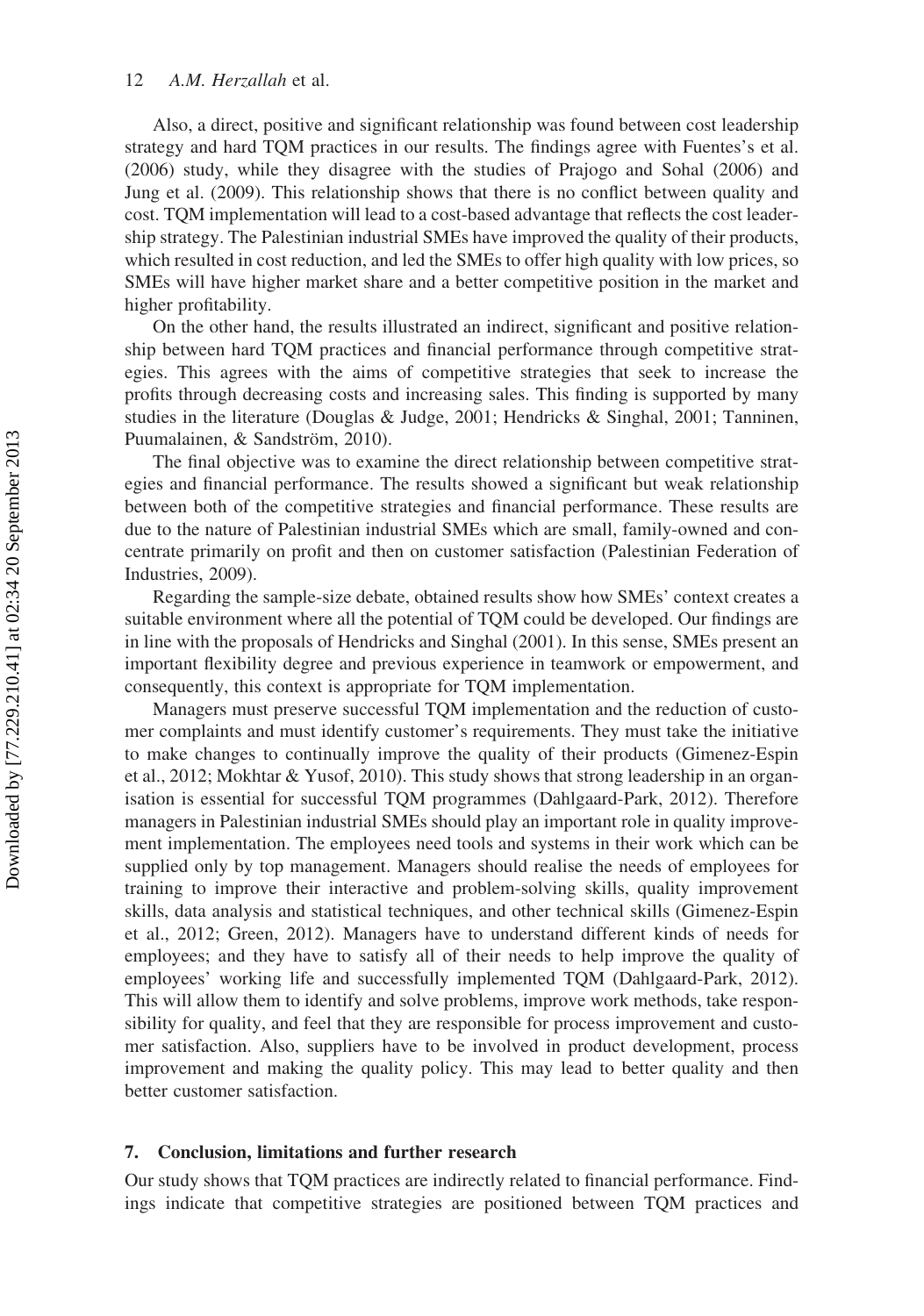$\bigcirc$ 

financial performance. The researchers argue that firms hoping to improve their performance may not realise the direct impact coming from implementation of TQM practices at the firms' level.

The results emphasise the importance of quality and the implementation of TQM in Palestinian industrial SMEs. If Palestinian SMEs want to survive intense competition in the local market from other international companies, they need to improve the quality standards of products.

Sample distribution may be regarded as a limitation of the study, because all the respondents were from West Bank and none were from the Gaza Strip in Palestine. Also, in this study, all of the respondents were from industrial firms. However, a similar study might be done making a comparison between industrial firms and service companies in terms of TQM impact on financial performance. It is hoped that future research will seek to include other neighbouring countries such as Jordan, Egypt, or Israel for purposes of comparison and to understand the extent of implementation of TQM in these countries.

#### References

- Abdullah, B.M.M., Uli, J., & Tari, J.J. (2009). Relationship of performance with soft factors and quality improvement. Total Quality Management & Business Excellence, 20(7), 735–748.
- Ahire, L.S., Golhar, D.Y., & Waller, M.A. (1996). Development and validation of TQM implementation constructs. Decision Sciences, 27, 23–56.
- Amoako-Gyampah, K., & Acquaah, M. (2008). Manufacturing strategy, competitive strategy and firm performance: An empirical study in a developing economy environment. *International* Journal of Production Economics, 111, 575–592.
- Baidoun, S., & Zairi, M. (2003). A proposed model of TQM implementation in the Palestinian context. TQM & Business Excellence, 14(10), 1193–1211.
- Belohlav, J.A. (1993). Quality, strategy, and competitiveness. California Management Review, 35(3), 55–67.
- Byrne, B.M. (1998). Structural equation modeling with LISREL, PRELIS, and SIMPLIS: Basis concepts, application, and programming. Mahwah, NJ: Lawrence Erlbaum.
- Chi, T. (2010). Corporate competitive strategies in a transitional manufacturing industry: An empirical study. Management Decision, 48(6), 976–995.
- Chung, Y., Hsu, Y., & Tsai, C. (2010). Research on the correlation between implementation strategies of TQM, organizational culture, TQM activities and operational performance in hightech firms. Information Technology Journal, 9(8), 1696–1705.
- Dahlgaard-Park, S.M. (2012). Core values the entrance to human satisfaction and commitment. Total Quality Management & Business Excellence, 23(2), 125–140.
- Deming, W.E. (1986). Out of the crisis. Cambridge, MA: Center for Advanced Engineering Study, Massachusetts Institute of Technology.
- Douglas, T.J., & Judge, W.Q. (2001). Total quality management implementation and competitive advantage: The role of structural control and exploration. Academy of Management Journal, 44, 158–169.
- Duh, R., Hsu, A.W., & Huang, P. (2012). Determinants and performance effect of TQM practices: An integrated model approach. Total Quality Management & Business Excellence, 23(5-6), 689–701.
- Eng, Q., & Yusof, S. (2003). A survey of TQM practices in the Malaysian electrical and electronic industry. Total Quality Management & Business Excellence, 14(1), 63–77.
- Fernandez-Perez, V., & Gutierrez-Gutierrez, L. (2013). External managerial networks, strategic flexibility and organizational learning: A comparative study among non-QM, ISO and TQM firms. Total Quality Management & Business Excellence, 24(3/4), 243–258.
- Flynn, B.B., Schroeder, R.G., & Sakakibara, S. (1994). A framework for quality management research and an associated measurement instrument. Journal of Operational Management, 11, 339–366.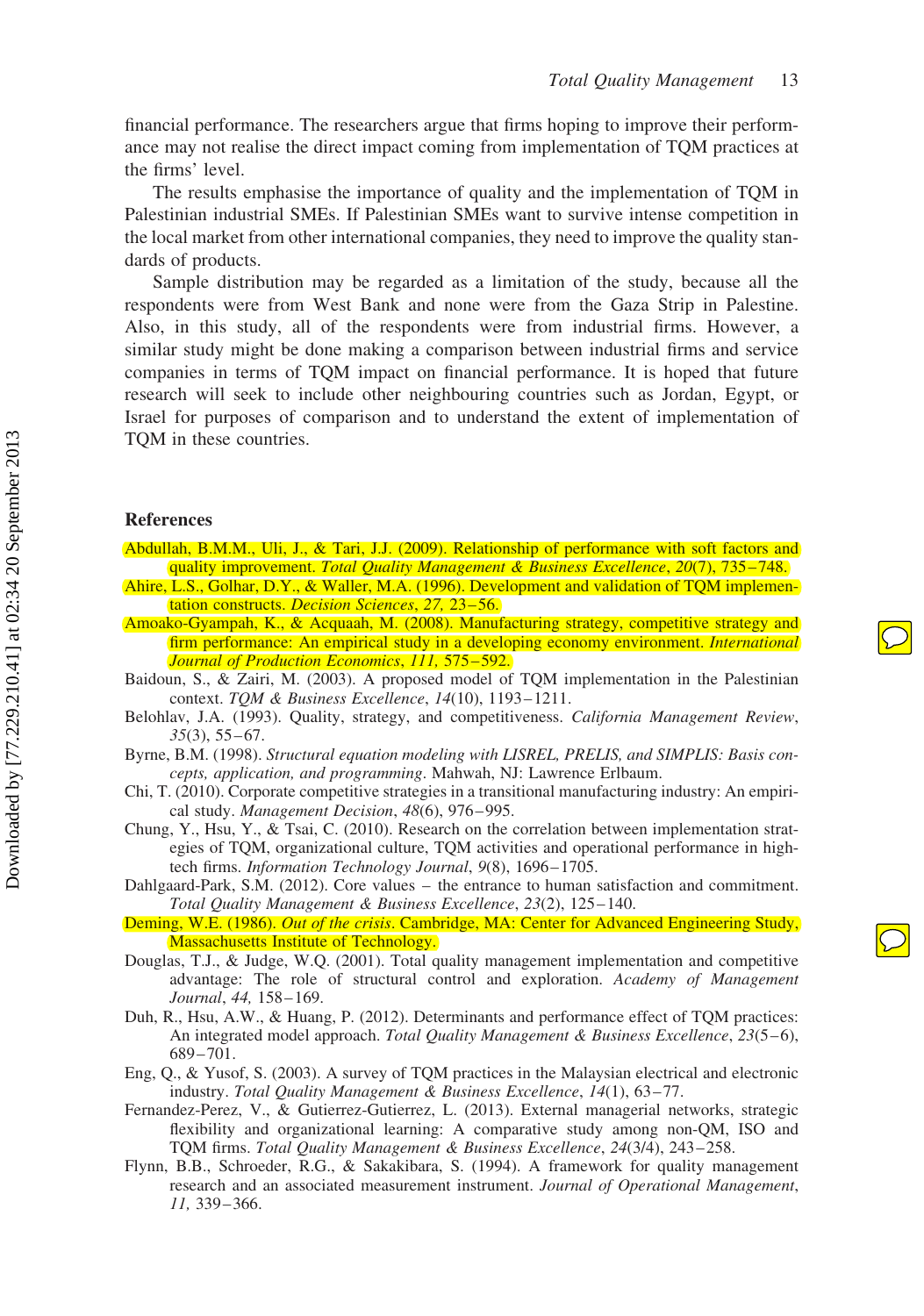Downloaded by [77.229.210.41] at 02:34 20 September 2013 Downloaded by [77.229.210.41] at 02:34 20 September 2013

- Fotopoulos, C., & Psomas, E. (2009). The impact of 'soft' and 'hard' TQM elements on quality management results. International Journal of Quality & Reliability Management, 26(2), 150–163.
- Fuentes, M.M., Llorens Montes, F.J., & Molina, L.M. (2006). Total quality management, strategic orientation and organizational performance: The case of Spanish companies. Total Quality Management, 17(3), 303–323.
- García-Bernal, J., & García-Casarejos, N. (2012). Economic analysis of TQM adoption in the construction sector. Total Quality Management & Business Excellence, iFirst, 1-13. doi: 10.1080/14783363.2012.728848.
- Gimenez-Espin, J.A., Jiménez-Jiménez, D., & Martínez-Costa, M. (2012). Organizational culture for total quality management. Total Quality Management & Business Excellence,  $24(5-6)$ , 678–692.
- Green, T.J. (2012). TQM and organizational culture: How do they link? Total Quality Management & Business Excellence, 23(2), 141–157.
- Hair, J.F., Black, W.C., Babin, B.J., & Anderson, R.E. (2010). Multivariate data analysis: A global perspective (7th ed.). Englewood Cliffs: Prentice Hall.
- Hendricks, K.B., & Singhal, V.R. (2001). Firm characteristics, total quality management, and financial performance. Journal of Operations Management, 19, 269–285.
- Ho, D.C.K., Duffy, V.G., & Shih, H.M. (2001). Total quality management: An empirical test for mediation effect. International Journal of Production Research, 39(3), 529–548.
- Hoang, D.T., Igel, B., & Laosirihongthong, T. (2010). Total quality management (TQM) strategy and organizational characteristics: Evidence from a recent WTO member. Total Quality Management & Business Excellence, 21(9), 931–951.
- Hulland, J. (1999). Use of partial least squares (PLS) in strategic management research: A review of four recent studies. Strategic Management Journal, 20, 195–204.
- Ingelsson, P., Eriksson, M., & Lilja, J. (2012). Can selecting the right values help TQM implementation? A case study about organizational homogeneity at the Walt Disney Company. Total Quality Management & Business Excellence, 23(1), 1–11.
- Jung, J., Wang, Y., & Wu, S. (2009). Competitive strategy, TQM practice, and continuous improvement of international project management: A contingency study. International Journal of Quality & Reliability Management, 26(2), 164–183.
- Juran, J.M. (1986). The quality trilogy. Quality Progress, 19(8), 19–24.
- Katib, I., Tsipouri, L., Bassiakos, Y., & Haj-Daoud, A. (2012). Innovation in Palestinian industries: A necessity for surviving the abnormal. Journal of Knowledge Economy, 1–19. doi:10.1007/ s13132-012-0093-8.
- Kaynak, H. (2003). The relationship between total quality management practices and their effects on firm performance. Journal of Operations Management, 21, 405-435.
- Kaynak, H., & Hartley, J.L. (2008). A replication and extension of quality management into the supply chain. Journal of Operations Management, 26, 468-489.
- Kim, D., Kumar, V., & Kumar, U. (2012). Relationship between quality management practices and innovation. Journal of Operations Management, 30, 295–315.
- Krajewski, L.J., & Ritzman, L.P. (2001). Operations management strategy and analysis (6th ed.). Upper Saddle River, NJ: Prentice Hall.
- Lam, S.Y., Lee, V.S., Ooi, K.B., & Lin, B. (2011). The relationship between TQM, learning orientation and market performance in service organizations: An empirical analysis. Total Quality Management & Business Excellence, 22(12), 1277–1297.
- Leavengood, S., Anderson, T.R., & Daim, T.U. (2012). Exploring linkage of quality management to innovation. Total Quality Management & Business Excellence, iFirst, 1–15. doi: 10.1080/ 14783363.2012.738492.
- Leonard, F.S., & Sasser, W.E. (1982). The incline of quality. Harvard Business Review, pp. 163–171.
- Llorens-Montes, F.J., Jover, A.V., & Fernandez, L.M.M. (2003). Factors affecting the relationship between total quality management and organizational performance. International Journal of Quality & Reliability Management, 20(2), 189–209.
- Miller, D. (1986). Configurations of strategy and structure: Towards a synthesis. Strategic Management Journal, 7, 233–249.
- Mokhtar, S.S.M., & Yussof, R.Z. (2010). The influence of top management commitment, process quality management and quality design on new product performance: A case of Malaysian manufacturers. Total Quality Management & Business Excellence, 21(3), 291-300.